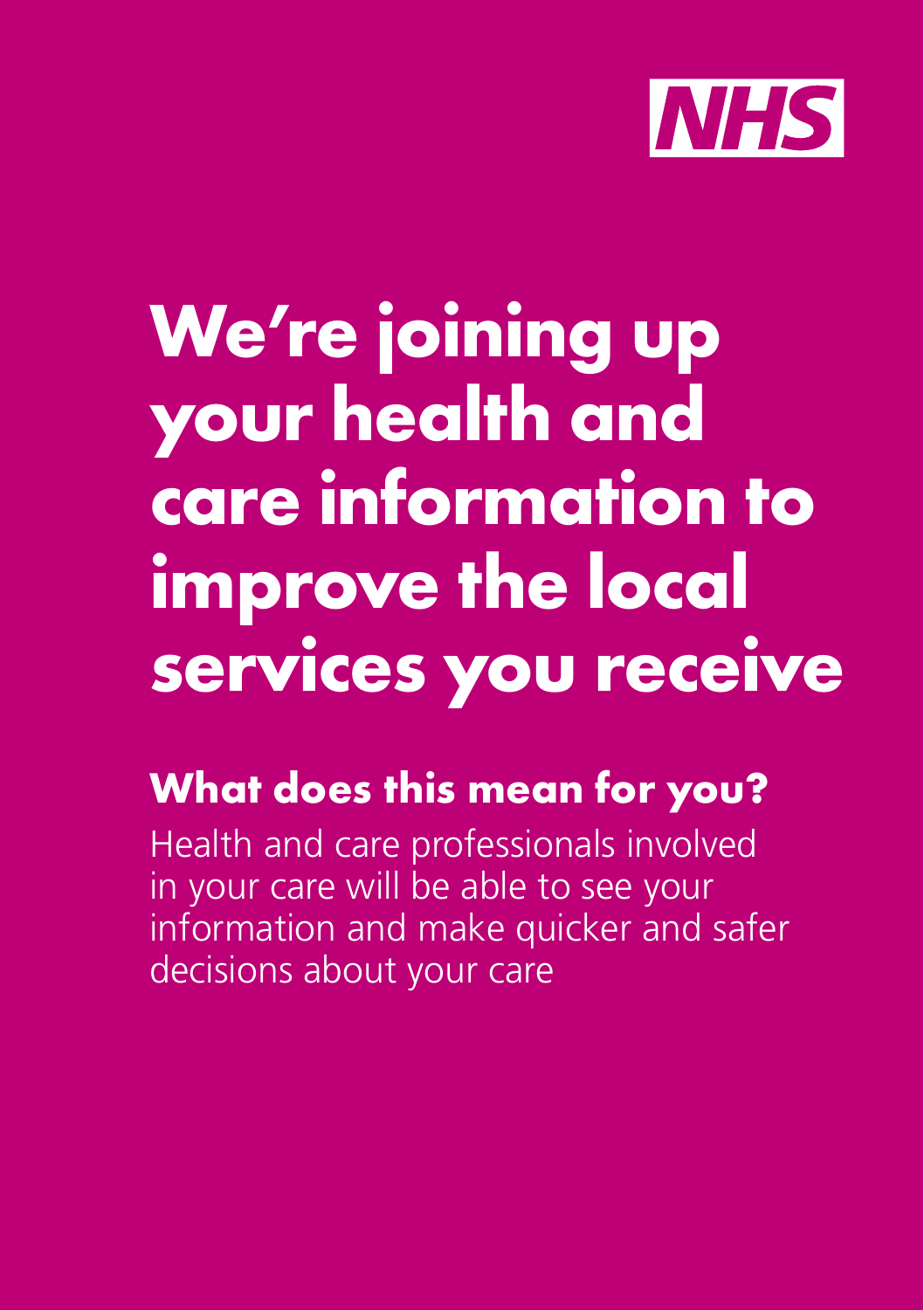#### **As local residents, we travel around London for our care**

We all use a wide range of health and care services in our lives, whether it's a visit to see our GP, a hospital appointment or receiving a visit from a social worker. We don't receive all of our care in one place or from a single organisation. We may see our GP locally, but go to a hospital in another borough. If we need emergency care, we may be taken to the most appropriate accident and emergency unit, which may be some distance from where we live.

When this happens, each organisation keeps a record of the care we receive; in the past, these records were on paper, but now this is usually an electronic record held separately by each organisation.

We are planning to join up these electronic health and care records of all adults and children across Barnet, Camden, Enfield, Haringey and Islington (north central London) so that those caring for us can understand all our needs and make the best decisions about our care with us, and for us.

Health and care professionals have shared information on paper for many years – we now plan to do this using digital technology. Joining up records in these five boroughs is a building block for future plans to join up records across the whole of London but, until this happens, the joined-up records will cover these five boroughs.

#### **This leaflet describes what this means for you as a local resident. It explains:**

- The benefits of a joined-up record
- What information will be in the joined-up record
- Who will be able to see the joined-up record
- How your information will be kept safe
- Your choice to opt out of the joined-up record
- How to opt out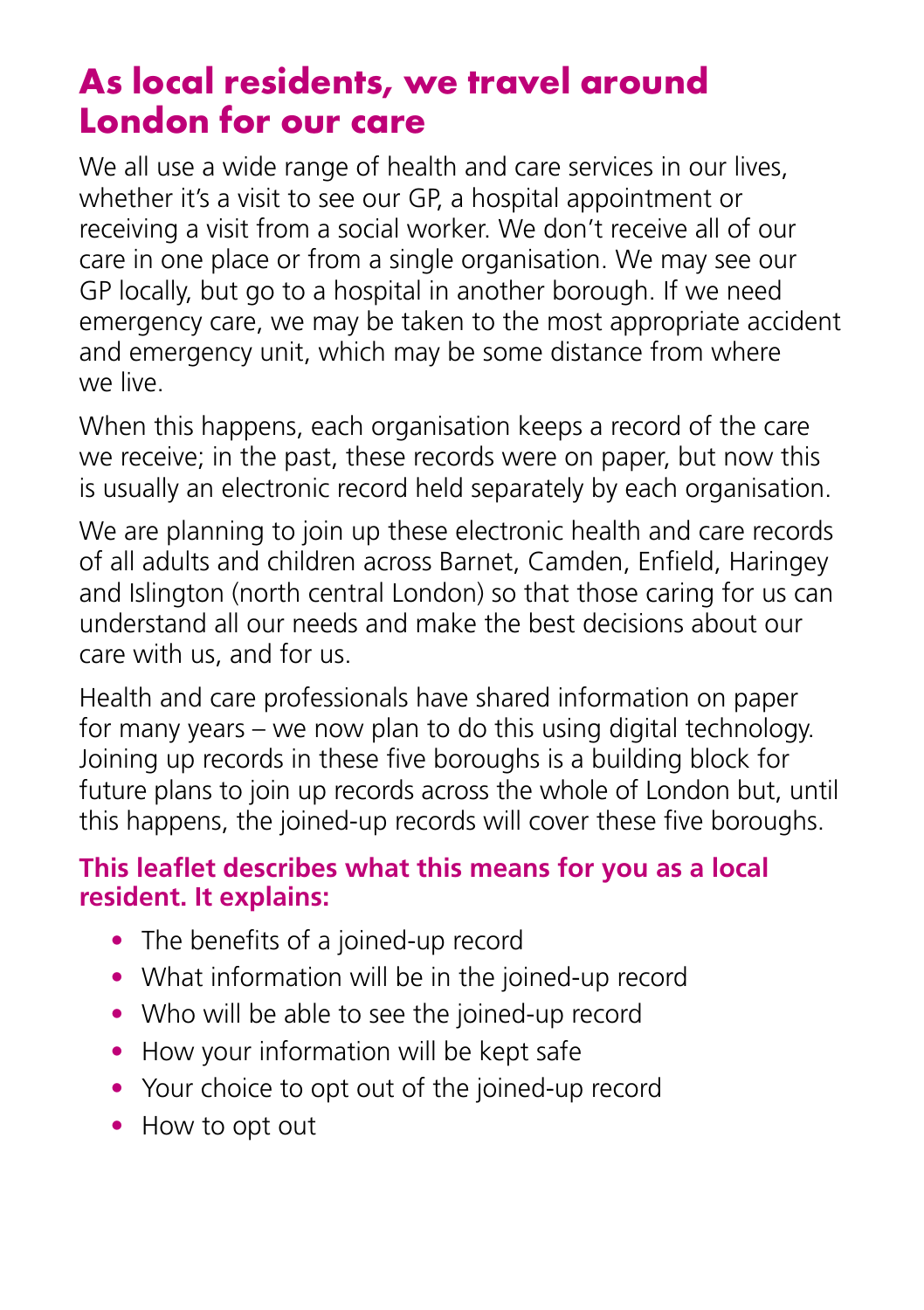### **What are the benefits of joined-up records?**

Having joined-up health records will mean that health and care professionals are able to see your health and care information and can make quicker and safer decisions about your care and the care of groups of residents.

#### **As a user of local health and care services there are lots of advantages to having joined-up records:**

- Everyone involved in your care will have the whole picture
- When you visit somewhere different for care or meet a new care professional, they will have access to your health and care information and you don't need to repeat your story
- The results of common tests (for example blood tests) will be available to everyone involved in your care, regardless of where the test took place, reducing the need to repeat them
- Professionals responsible for your care will be able to look at your health and care record to plan and improve your care
- Professionals from different organisations will be able to see where there are opportunities to improve care and ensure that you, and others like you, are getting the best care from the whole team. For example, if there is opportunity to improve diabetes care in your GP practice.

#### **For health and social care professionals:**

- They will have up-to-date information to plan and improve care for their residents, and make more informed decisions
- They will have to spend less time finding out relevant information from different health and social care organisations and IT systems, and won't have to spend time recording duplicate information across records
- Health and care professionals can work as a team to identify opportunities for improvement, such as seeing if there needs to be more focus on providing physical health checks for people with learning disabilities

Examples of how this could work can be found on our website.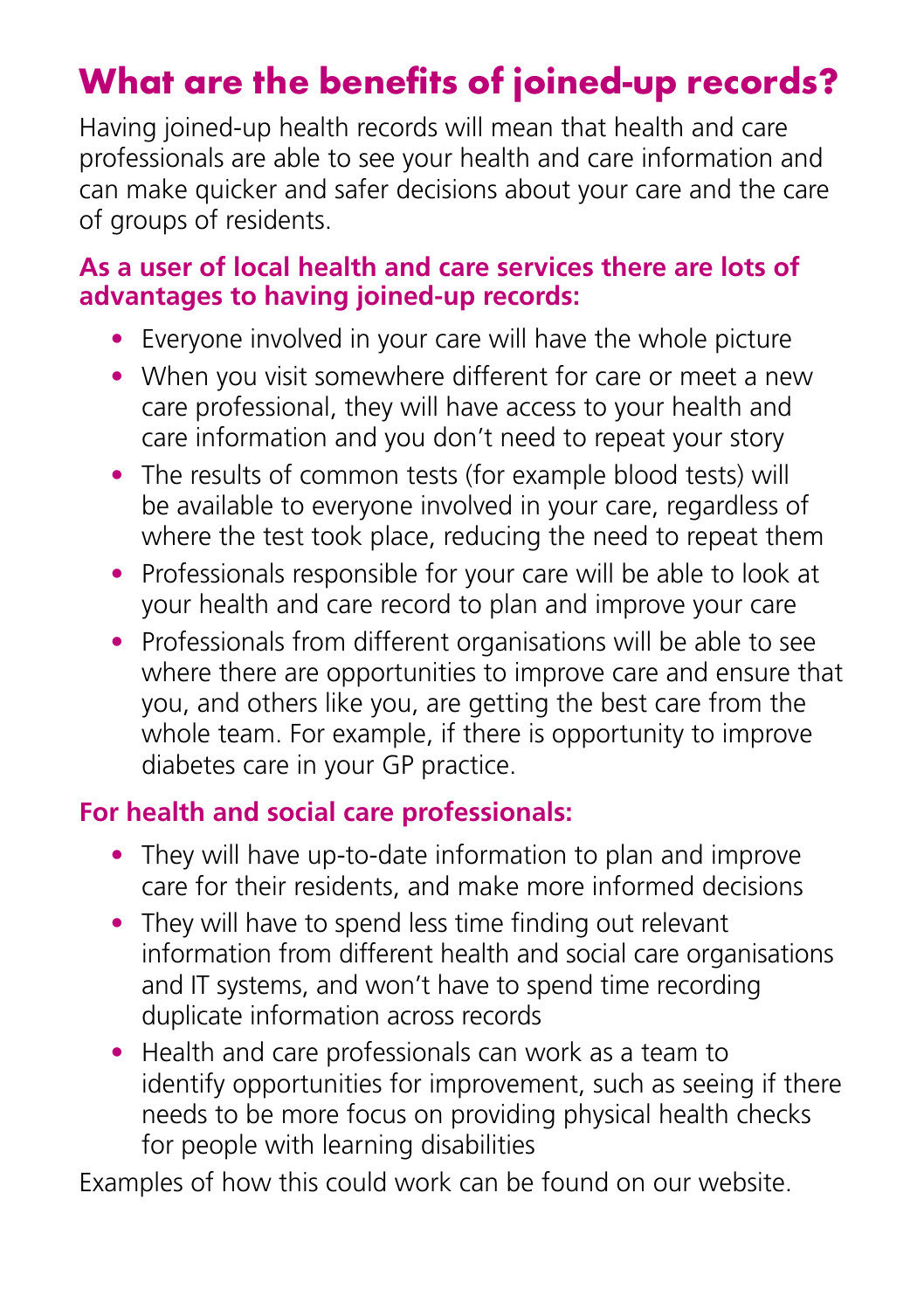### **What information will be available in the joined-up records?**

Most of your current health and care information, such as medication and allergies, the summary of your care from past hospital stays and future appointments will be included. This will include all your recent history which has been recorded on health and care services electronic systems.

Over time, it will also include information from other organisations that provide NHS and local authority social care services. This will include mental health records and information from social care, hospices, community pharmacy and the voluntary sector.

The health records of all adults and children will be joined up as well as adult social care information. We do not currently plan to include children's social care records.

However, not every element of your information is part of the joint record.

Examples of the sensitive information that will be left out, includes details of attendance at sexual health clinics, fertility treatment records, and previous records for people who have obtained a gender recognition certificate.

#### **The information in the joined-up records will be used in different ways:**

- It will be used by health and care workers when you visit them, or they visit you
- It will also be used by care teams to understand people's health and care needs
- It will be used to ensure that we provide a high-quality of care to residents across our boroughs who suffer from long-term health or care conditions

Examples of how this could work can be found on our website. **www.northlondonpartners.org.uk/joined-up-care-record**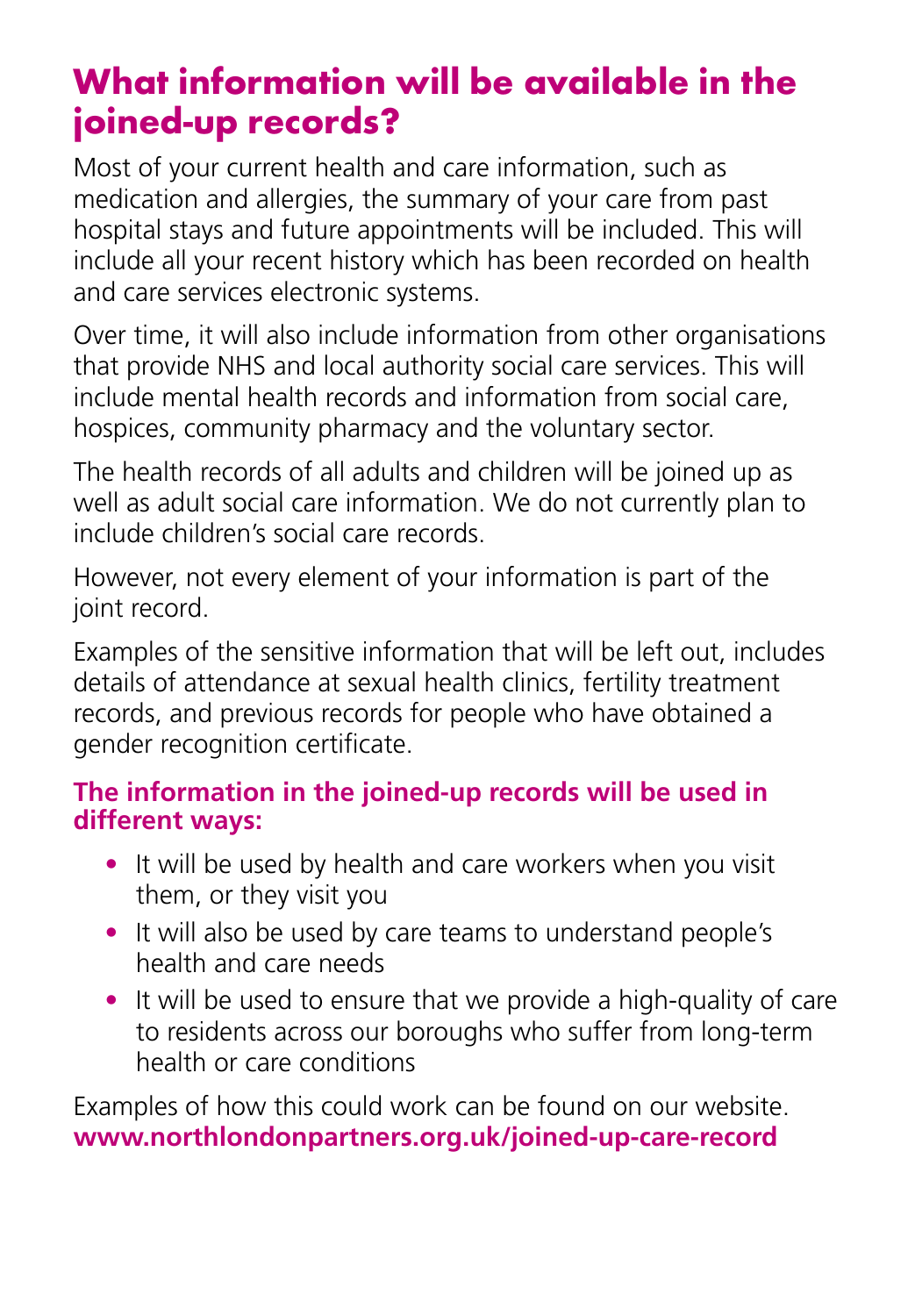## **Is my information safe?**

All care professionals with access to health and care information work under strict codes of conduct meaning they must respect privacy and keep all information safe. Failure to do so is a serious offence.

Information about you is protected under the Data Protection Act 2018/General Data Protection Regulation 2016.

#### **This requires that care professionals:**

- Can only see information they require to carry out their role in the delivery and management of care
- Must keep health and care records secure
- Have a duty of confidence towards your information

### **Who will be able to see information in the joined-up records?**

Only those who need to see your information to support your health and social care will have access to personal information. This could include GPs, social workers, hospital clinicians, community health practitioners, mental health staff and other authorised members of the care team. Each person will only be able to view information relevant to their job. So, a social care worker may see different parts of joined-up records to an occupational therapist, or your GP.

The organisations involved in this programme can be found on our website and these will increase over time.

Residents will not be able to view their own information as a result of this programme, however if you would like to see your health and care records, you can request this directly from your health and care organisations.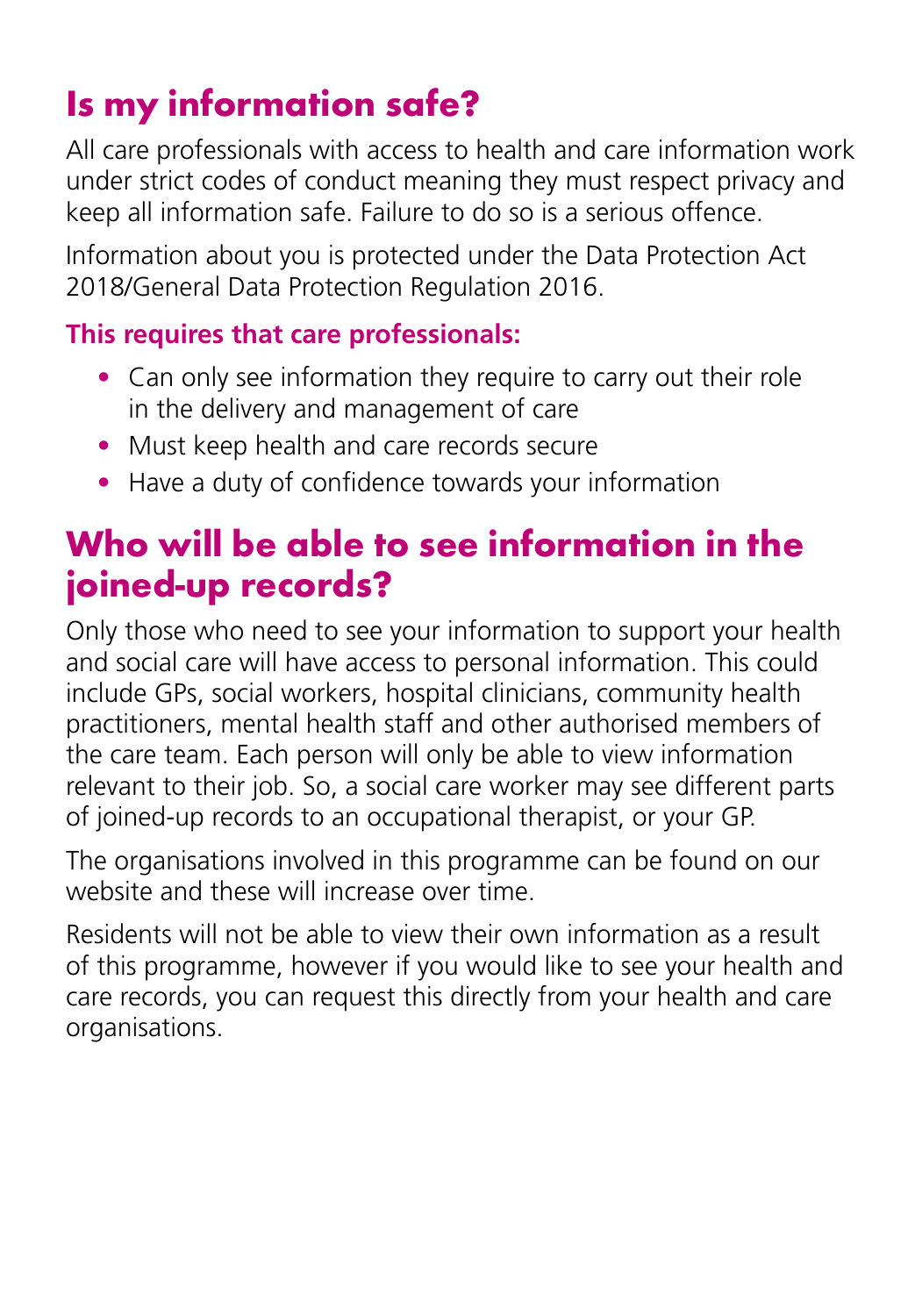### **You have a choice**

If you are happy for your information to be part of this joined up health and care record, then you don't need to do anything. However, if you don't want to be included, you need to take action.

If you opt-out, your information will not be shared via the electronic joined-up record however it will continue to be shared by care organisations as it is now, by phone, email and on paper.

Before opting out, please ensure that you have read this leaflet carefully and understand what this means for you.

If you choose to opt-out, you will not be able to take advantage of the benefits that the electronic joined-up record can bring you. The care professionals looking after you won't have your full history and most recent information available to them, and decisions about your care may take longer, even in emergency situations. Opting out will also make it harder for health and care professionals to proactively plan and manage your care and support your wellbeing.

If you do not want your information to be shared, you can tell us this by completing the form at the end of the leaflet and returning it to us, or using the form on our website.

If you would like to speak to someone about your options, you can contact us via our website: **www.northlondonpartners.org.uk/joined-up-care-record**

We ask you to think carefully before making a decision as sharing your health and social care information will make it easier for services to provide the best treatment and care for you. If you do opt out, you can change your mind and opt back in at any time.

We need your NHS number to process your request. If you don't know your NHS number please visit:

**https://www.england.nhs.uk/contact-us/how-can-we-help/ how-can-i-find-out-my-nhs-number/** or ask your GP practice.

You can also find an opt out form on our website: **www.northlondonpartners.org.uk/joined-up-care-record** You will receive confirmation on receipt of your request. Please contact us if you would like to check this or do not receive this.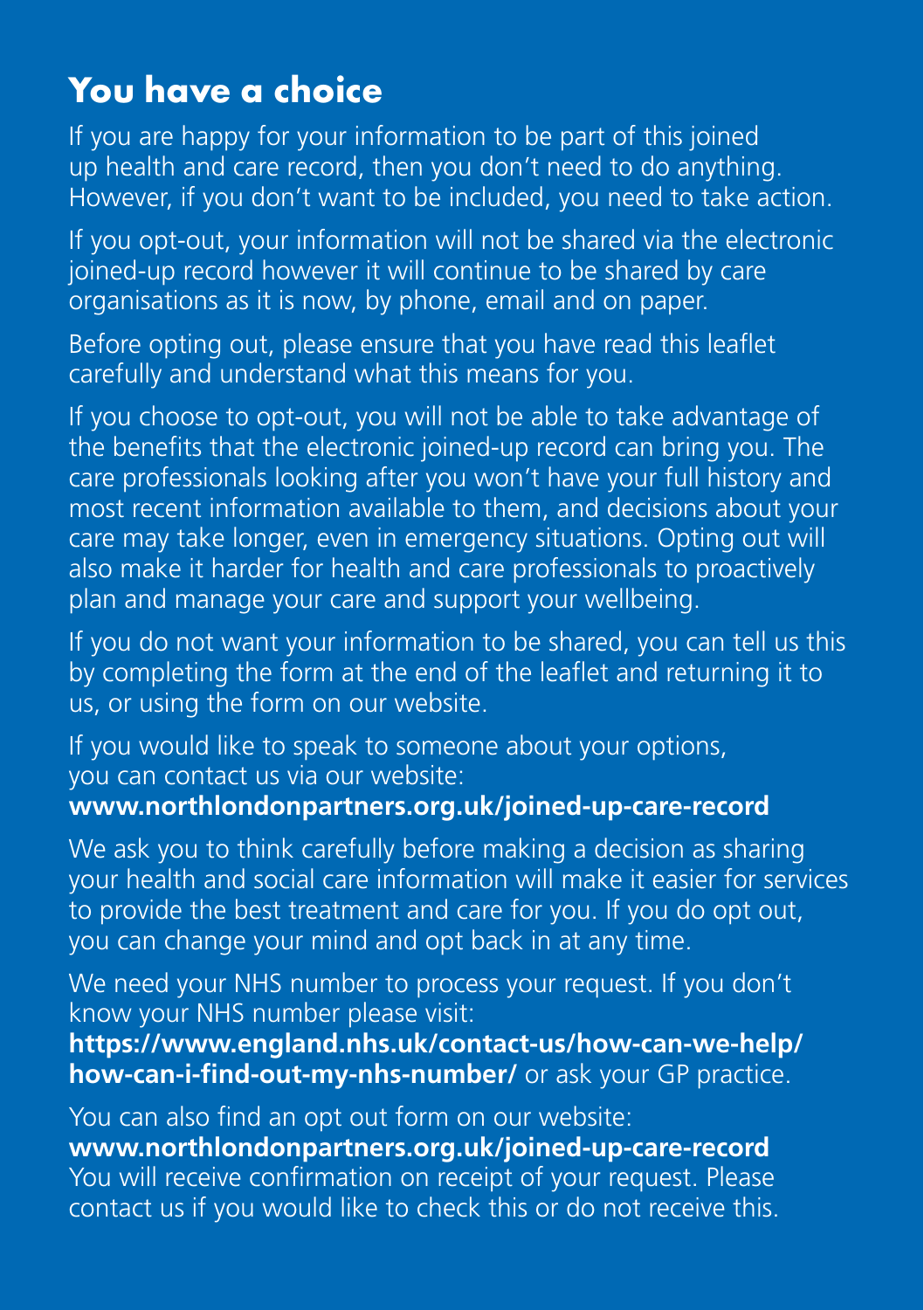### **If you would like to opt-out, please complete this form and return it to us**

If you would like to opt out, please complete this form and return it to us. \*We cannot process your request without this information.

Please include contact information to receive an acknowledgement.

| Are you completing this form on behalf of another person?                                                                                                  |
|------------------------------------------------------------------------------------------------------------------------------------------------------------|
| $\Box$ Yes $\Box$ No                                                                                                                                       |
| <b>If yes</b> , what is your relationship to this person?                                                                                                  |
| Please tick as appropriate; the person I am completing this form for:<br>$\Box$ is under 16 and I am their legal guardian/have parental<br>responsibility. |
| $\Box$ does not have capacity to give consent and I have lasting power<br>of attorney for health and welfare.                                              |
| Please tick the box below:<br>$\Box$ I have read the leaflet and understand consequences of opting out                                                     |
|                                                                                                                                                            |
|                                                                                                                                                            |
| You can send this form free of charge, in a sealed envelope, to:<br>FREEPOST NLP - JOINED UP CARE RECORD (no postcode required)                            |